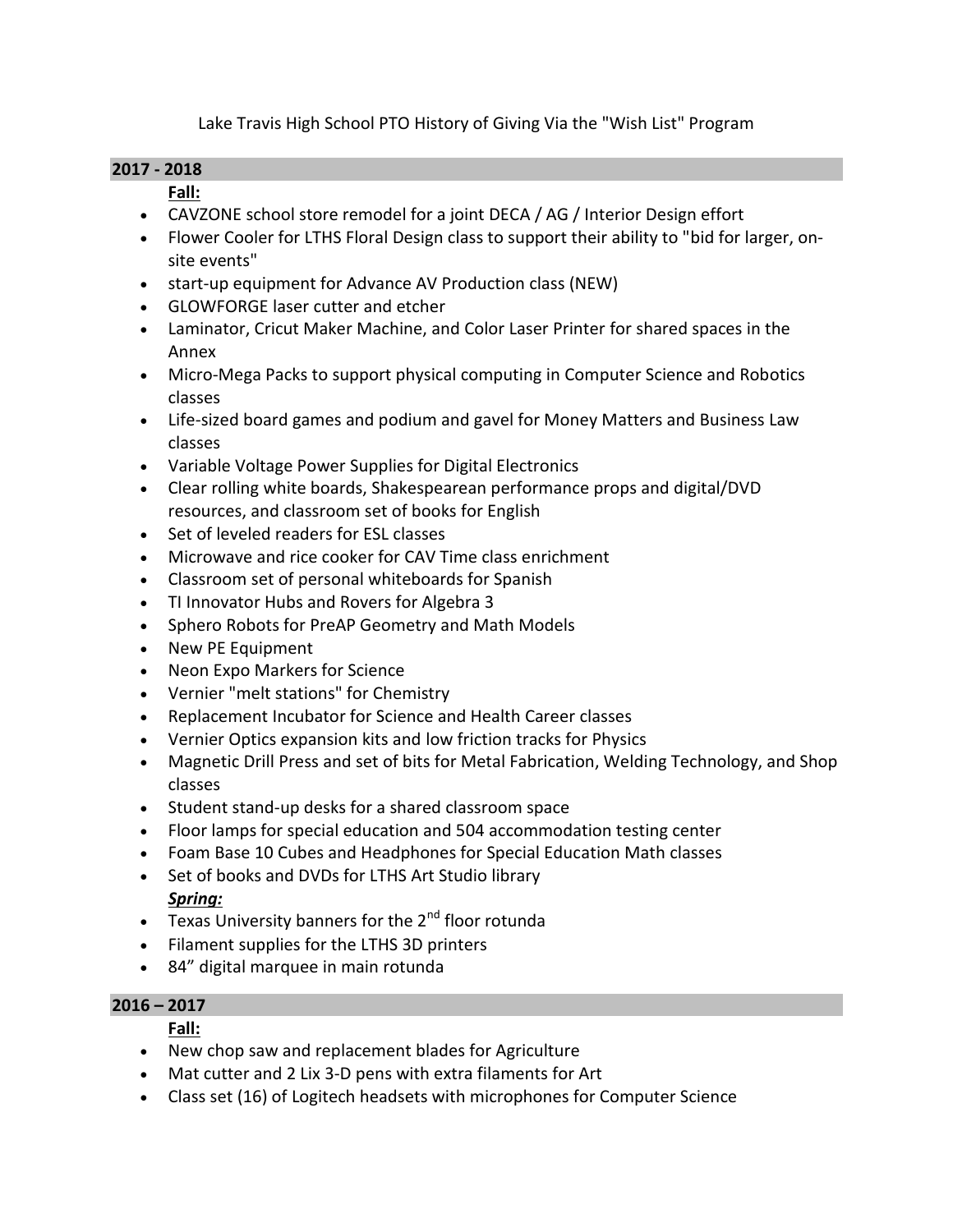- 60 stackable, recycling bins for a joint DECA / Environmental Science effort to improve recycling on campus
- 2 replacement iPad Airs with Otterbox cases and 8 lightning cables for technology cart replenishment in the Digital Media Center
- 9 Force Tables with masses for Physics
- Updated resource guide set for AP US History
- Geometry teaching supplies, classroom display calculators, and Employment / Training Curriculums for Special Education
- Student-friendly update to LTHS Library ("Brain Balance") researched and proposed by Interior Design students, incorporating Floral Design, AG Mechanics/Welding, Fine Art, and possibly Life Skills students
- 4 large rolling mirrors for Theatre Arts **Spring:**
- Interactive Document camera and life-size wooden manikin for Art
- Additional class set (16) of Logitech headsets with microphones for Computer Science
- 8 PLTW Digital Electronics VEX kits for Engineering
- Investing 101 micro site license (May 2017 July 2018) and set of 40 Leelbox 3D VR Google Glasses for CTE
- Class set (27 copies) of The Best Poems of the English Language for AP English 4
- A9 greeting card envelopes and heavyweight cardstock for Special Ed Lifeskills

## **2015 – 2016**

- Vernier Technology for Biology Department
- Electrostatic Generator, Polarization Demonstrator, Laser Pointers for the Science Department
- Dream House Model supplies for Architecture curriculum (pilot activity)
- Media Center upgrades as proposed by Interior Design Class
- 40 additional calculators to increase classroom sets for increased class sizes
- Travel Expenses for TEDx conference training and certification for LTHS campus
- Robotics Competition Field for CTE (Career and Technical Education)
- 2 Recumbent Bikes for Library
- Dual Range Force Sensor for Science
- New Oven and Social Skills Curriculum for Special Education 18+
- Speaker fee funding toward Empower LT Educational Forums

## **2014 —2015**

- Display Cases to establish School Store in newly-opened LTHS Annex for Special Ed Vocational Programs
- 6 Wireless Microphones for Performing Arts
- 3 Bluetooth Trackers for Mobile Computing Carts
- Apple TV for Special Education Class
- Paper shredder and Color Copier for Special Education Vocational Training
- Chrome Books for Debate
- Go Pro Camera Setup for Art Class